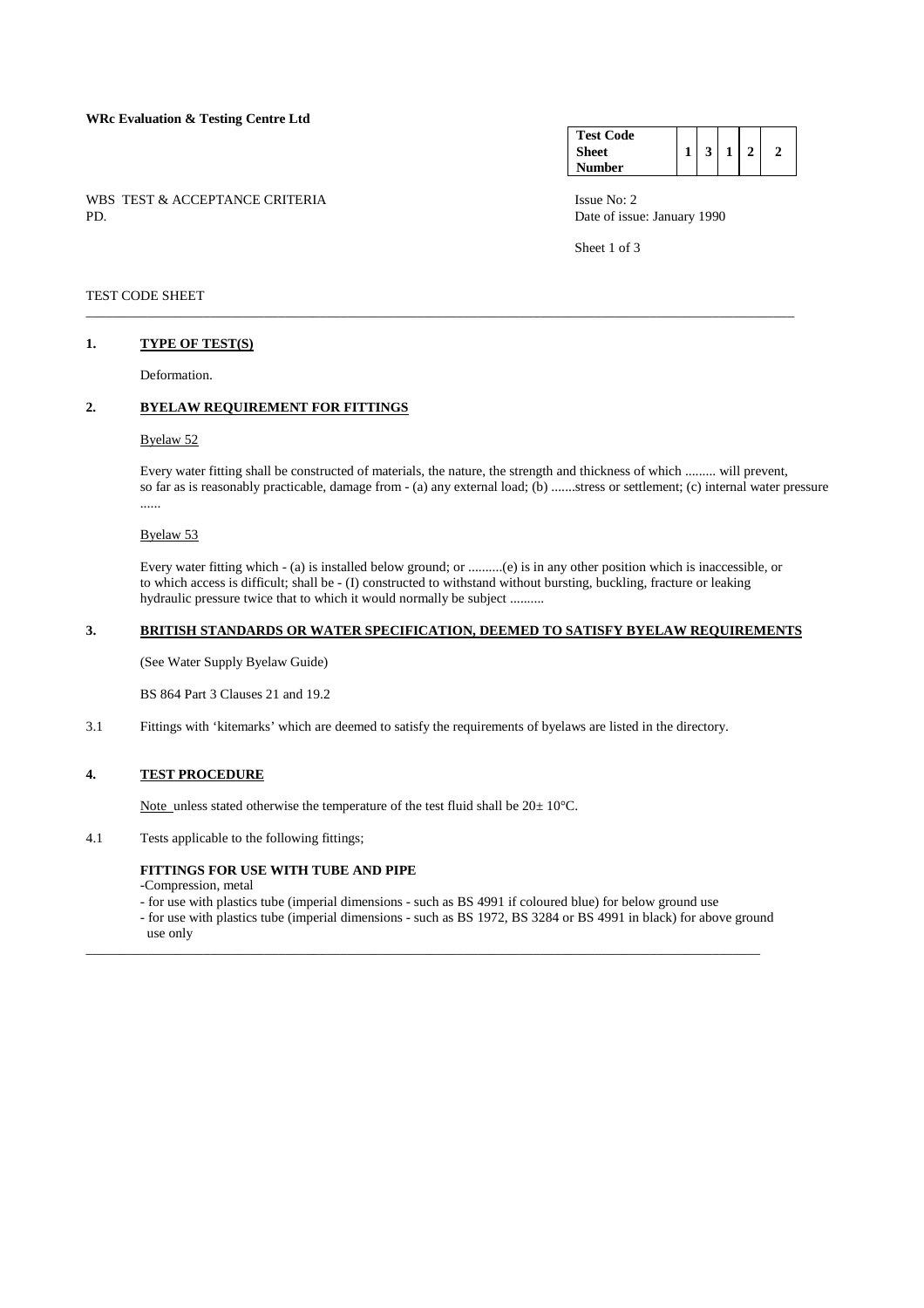|        | <b>Test Code</b> |
|--------|------------------|
|        | <b>Sheet</b>     |
| Number |                  |

 Issue No: 2 Date of Issue: January 1990

Sheet 2 of 3

### **(A) NON-BS 864 FITTINGS**

### TEST METHOD

 Fittings shall be assembled with compatible pipe of adequate pressure rating and tested in accordance with BS 864 Clause 21, except that the pressure shall be twice the claimed maximum operating pressure rating.

\_\_\_\_\_\_\_\_\_\_\_\_\_\_\_\_\_\_\_\_\_\_\_\_\_\_\_\_\_\_\_\_\_\_\_\_\_\_\_\_\_\_\_\_\_\_\_\_\_\_\_\_\_\_\_\_\_\_\_\_\_\_\_\_\_\_\_\_\_\_\_\_\_\_\_\_\_\_\_\_\_\_\_\_\_\_\_\_\_\_\_\_\_\_\_\_\_\_\_\_\_\_\_

# **5. ACCEPTANCE CRITERIA**

There shall be no visible indication of leakage from the assembly during the test.

# **(B) COMPRESSION TUBE FITTINGS OF COPPER AND COPPER ALLOY, FOR POLYETHYLENE PIPES** (Derived from BS 864: Part 3)

\_\_\_\_\_\_\_\_\_\_\_\_\_\_\_\_\_\_\_\_\_\_\_\_\_\_\_\_\_\_\_\_\_\_\_\_\_\_\_\_\_\_\_\_\_\_\_\_\_\_\_\_\_\_\_\_\_\_\_\_\_\_\_\_\_\_\_\_\_\_\_\_\_\_\_\_\_\_\_\_\_\_\_\_\_\_\_\_\_\_\_\_\_\_\_\_\_

 NOTE The test methods are in accordance with the relevant extracts given below, in particular noting the comment regarding the substitution of lower test pressures where the pipe used in the assembly has a lower pressure rating (See TCS 1112.6.).

### TEST METHOD

Clause 21-Internal pressure test of assembled joints between pipe and fittings subjected to bending

 The apparatus for the test of internal pressure in assembled joints between pipe and fittings subjected to bending is illustrated in Figure 4 and the purpose of the test is to prove the capability of assembled joints when subjected to bending strains. The test shall be made with a bending average radius of 15 times the pipe nominal diameter if the pressure rating is class B or C, or 20 times for class D. After assembly, the pipe length between fittings shall be equal to 10 times its nominal diameter. The assembly after bending to the correct radius shall be leakproof for 60min ± 5min under internal hydraulic pressure of 36 bar. (See 19.2)

# **NOTE**

 Clause19.2 - When testing assemblies to 36 bar it is essential that polyethylene pipe complying with the requirements of BS 3284 or BS 3796\* class D be used. For assemblies including B and C polyethylene pipe lower test pressures will be applicable. (as the appropriate pressure rating)

(\* WBS - BS 3796 now withdrawn)

# **5. ACCEPTANCE CRITERIA**

There shall be no visible indication of leakage from the assembly during the test.